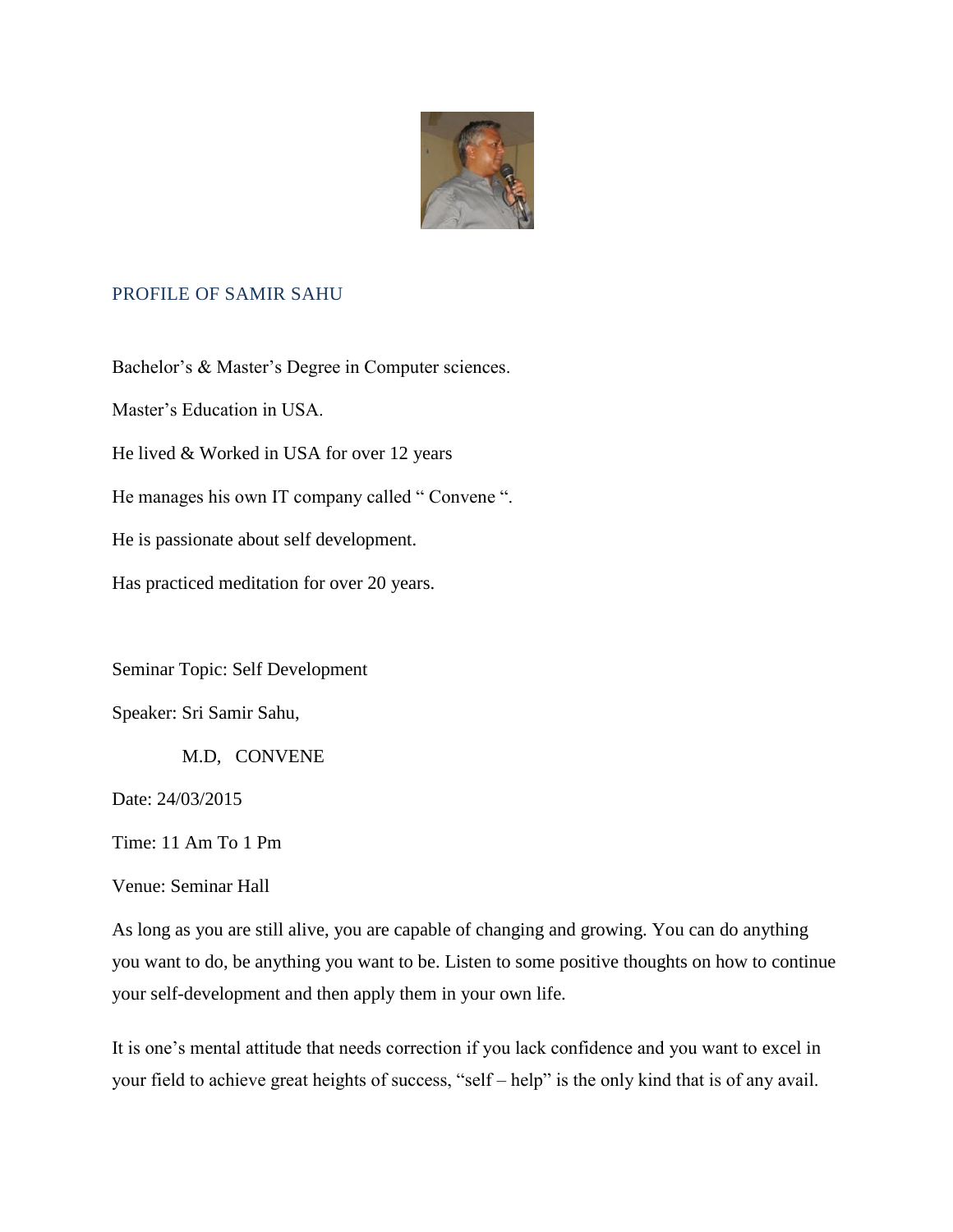Self-developing skills, which will help you in the path of success: -

- Accept personal responsibility for your own growth; no one can do it for you. What you do today will determine your readiness for tomorrow.
- Take classes to stay current in your field of expertise. The world is changing rapidly and you must learn to manage change to avoid obsolescence. The way Will Rogers put this was that "Even if you are on the right track, if you just sit there you will get run over."
- Never look back to the past-you only can control your actions in this instant, so what should you be doing right now?
- Learn from "other people's experience" rather then having to try everything for yourself. It shortens the time needed to learn.
- Dealing with a problem helps you learn patience and strengthens your management skills; it is good mental exercise.
- Analyze, in a non-judgmental way, mistakes in which you were involved. It will help you to prevent these in the future.
- Find a nonjudgmental mentor who will help you by providing feedback, suggestions, challenges and support.
- Never say something can't or won't be done. Keep looking for ways to do it.
- For all learning experiences, whether it is reading, seeing, thinking or attending, apply the R squared, A squared formula: Recognize, Relate, Assimilate, and Apply. These actions will help you grow in the direction of your goals.
- Be hungry for what life has to offer and go for it. Decide what you really desire to dothen do it. Develop yourself as a resource for others by networking. Find out who does what, when, and for whom. You may find excellent contacts for your future needs and for the needs of others you meet.
- Work for balance in your life goals: family, financial, professional, social, spiritual, and recreational.
- Always keep your goals in mind as you start a new activity.
- Do not be afraid of failing at something. You can learn and change as a result of it.
- The most difficult projects are opportunities for your biggest successes just as the most difficult people could become your strongest allies.